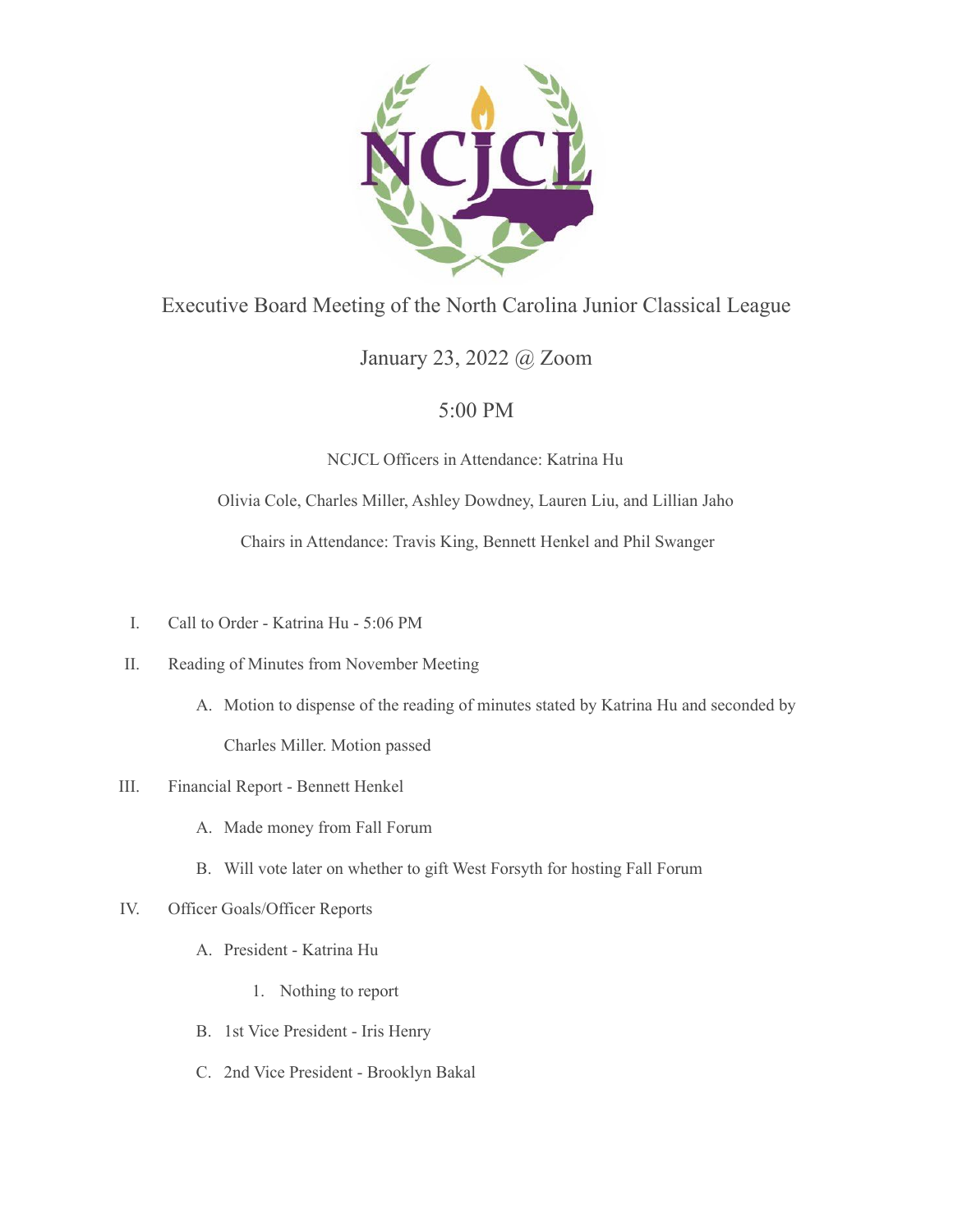- 1. Nothing to report
- D. Parliamentarian Charles Miller
	- 1. Attended workshop hosted by national Parliamentarian
- E. Communications Coordinator Olivia Cole
	- 1. Updated website with Classicalia and Luddy Certamen information
- F. Torch Editor Ashley Dowdney
	- 1. Almost finished Torch
	- 2. Possibly announce publish date at Luddy Certamen
- G. Historian Lauren Liu
	- 1. Planning to create scrapbook over spring break
	- 2. Needs photos and content
- H. Middle School Representative Lillian Jaho
	- 1. Nothing to report

#### V. Coordinator Reports

- A. State Convention Travis King
	- 1. N/A
- B. State Chair/Membership Coordinator Bennett Henkel
	- 1. Needs to send out Fall Forum spirit prized
	- 2. Checking with chapters to ensure that they are registered with the national organization
- C. Certamen Coordinator Phil Swanger
	- 1. Will send out sponsor email for Luddy Certamen registration and is preparing questions for the event
	- 2. Electronic score sheets for qualifiers and State Convention